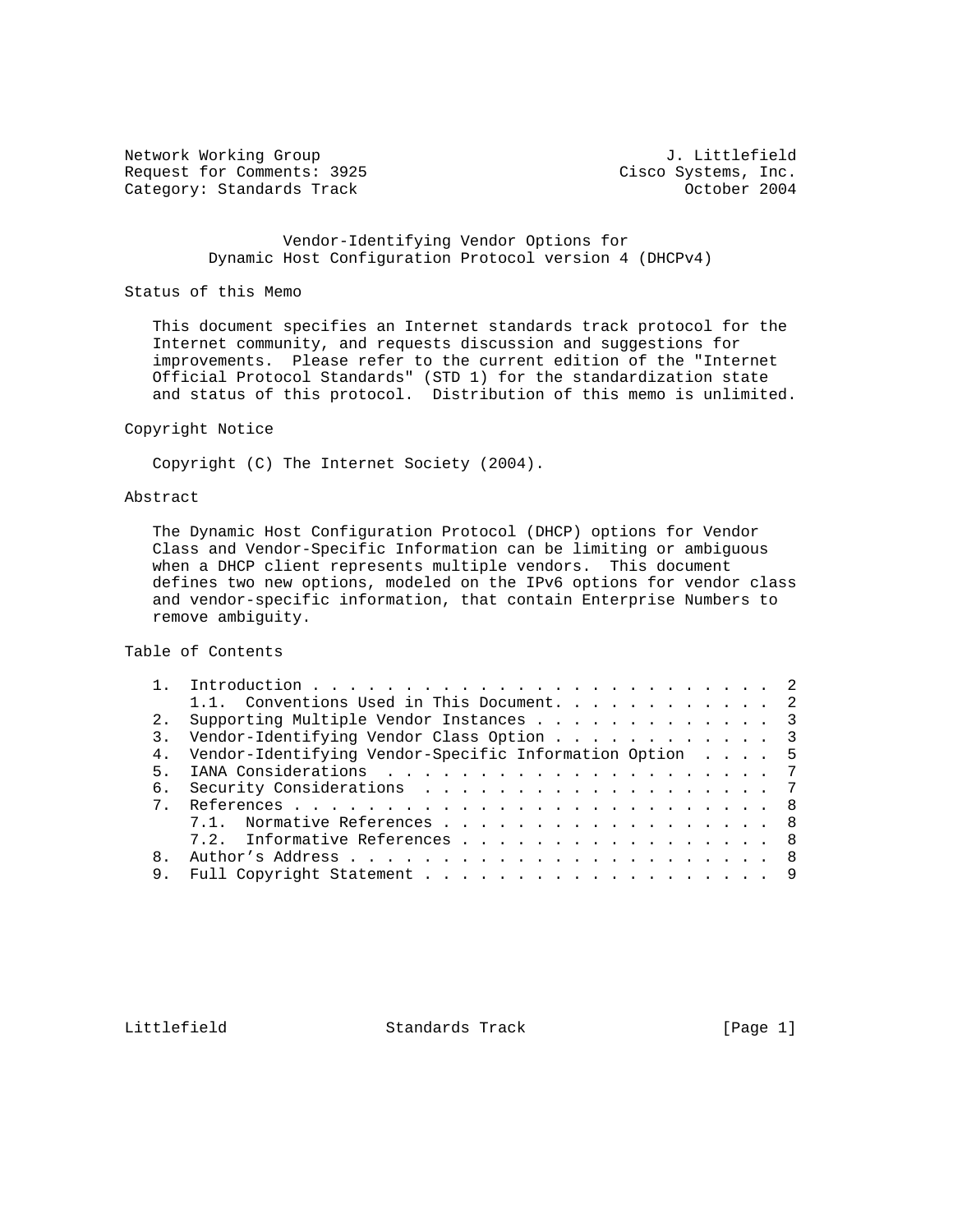# 1. Introduction

 The DHCP protocol for IPv4, RFC 2131 [2], defines options that allow a client to indicate its vendor type (option 60), and the DHCP client and server to exchange vendor-specific information (option 43) [5]. Although there is no prohibition against passing multiple copies of these options in a single packet, doing so would introduce ambiguity of interpretation, particularly if conveying vendor-specific information for multiple vendors. The vendor identified by option 60 defines the interpretation of option 43, which itself carries no vendor identifier. Furthermore, the concatenation of multiple instances of the same option, required by RFC 2131 and specified by RFC 3396 [4], means that multiple copies of options 60 or 43 would not remain independent.

 In some circumstances, an implementation may need to support multiple, independently defined forms of vendor-specific information. For example, implementations that must conform to an industry standard use of DHCPv4, to allow interoperability in a particular technology space, may be required to support the vendor-specific options of that industry group. But the same implementation may also require support for vendor-specific options defined by the manufacturer. In particular, this is an issue for vendors of devices supporting CableLabs [9] standards, such as DOCSIS, CableHome, and PacketCable, as those standards define an industry-specific use for options 60 and 43.

 This document defines two new options, modeled on the IPv6 options for vendor class and vendor-specific information defined in RFC 3315 [6], that contain IANA-assigned Enterprise Numbers [3] to remove ambiguity about the interpretation of their contents. If desired, these new options can be used in addition to the current vendor class and vendor information options, whose definition is unaffected by this document.

#### 1.1. Conventions Used in This Document

 The key words "MUST", "MUST NOT", "REQUIRED", "SHALL", "SHALL NOT", "SHOULD", "SHOULD NOT", "RECOMMENDED", "MAY", and "OPTIONAL" in this document are to be interpreted as described in BCP 14, RFC 2119 [1].

Littlefield Standards Track [Page 2]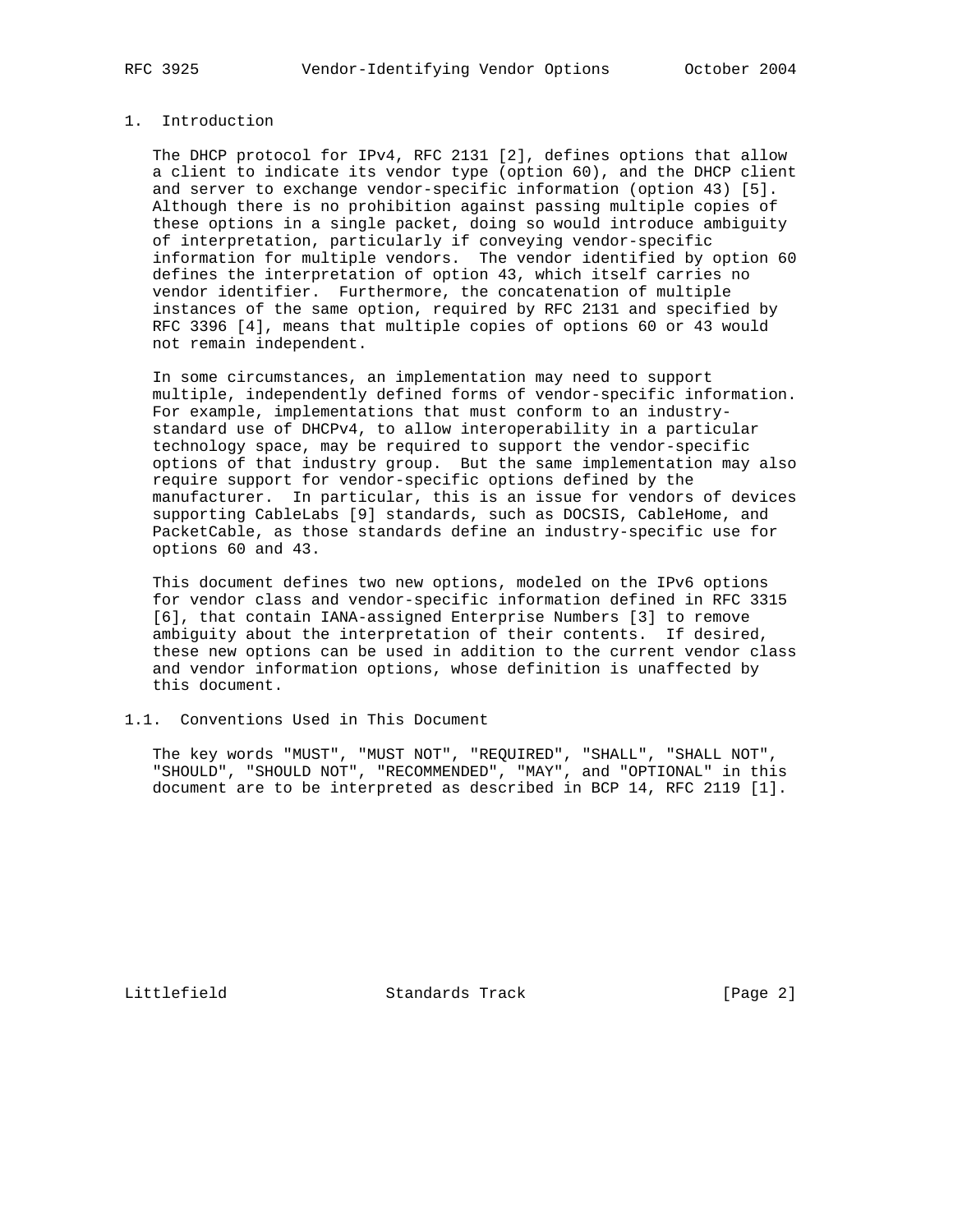# 2. Supporting Multiple Vendor Instances

 The options defined in this document may each contain data corresponding to more than one vendor. The data portion of each option defined here contains an enterprise number (assigned by IANA [3]), followed by an internal data length, followed by vendor specific data. This sequence may be repeated multiple times within each option. Because the aggregate of the vendor-specific data for either option may exceed 255 octets, these options are hereby declared to be "concatenation-requiring", as defined by RFC 3396 [4]. As such, for each of the two options defined here, the aggregate of all instances of vendor-specific data is to be considered one long option. These long options can be divided into smaller options for packet encoding in conformance with RFC 3396, on whatever octet boundaries are convenient to the implementation. Dividing on the boundaries between vendor instances is not required but may be convenient for encoding or packet tracing.

### 3. Vendor-Identifying Vendor Class Option

 A DHCP client may use this option to unambiguously identify the vendor that manufactured the hardware on which the client is running, the software in use, or an industry consortium to which the vendor belongs. The information contained in the per-vendor data area of this option is contained in one or more opaque fields that may identify details of the hardware configuration.

 This option may be used wherever Vendor Class Identifier (option 60) may be used, as described in RFC 2131 [2], except for DHCPNAK messages, where other options are not permitted. It is most meaningful in messages from DHCP client to DHCP server (DHCPDISCOVER, DHCPREQUEST, DHCPINFORM).

Littlefield Standards Track [Page 3]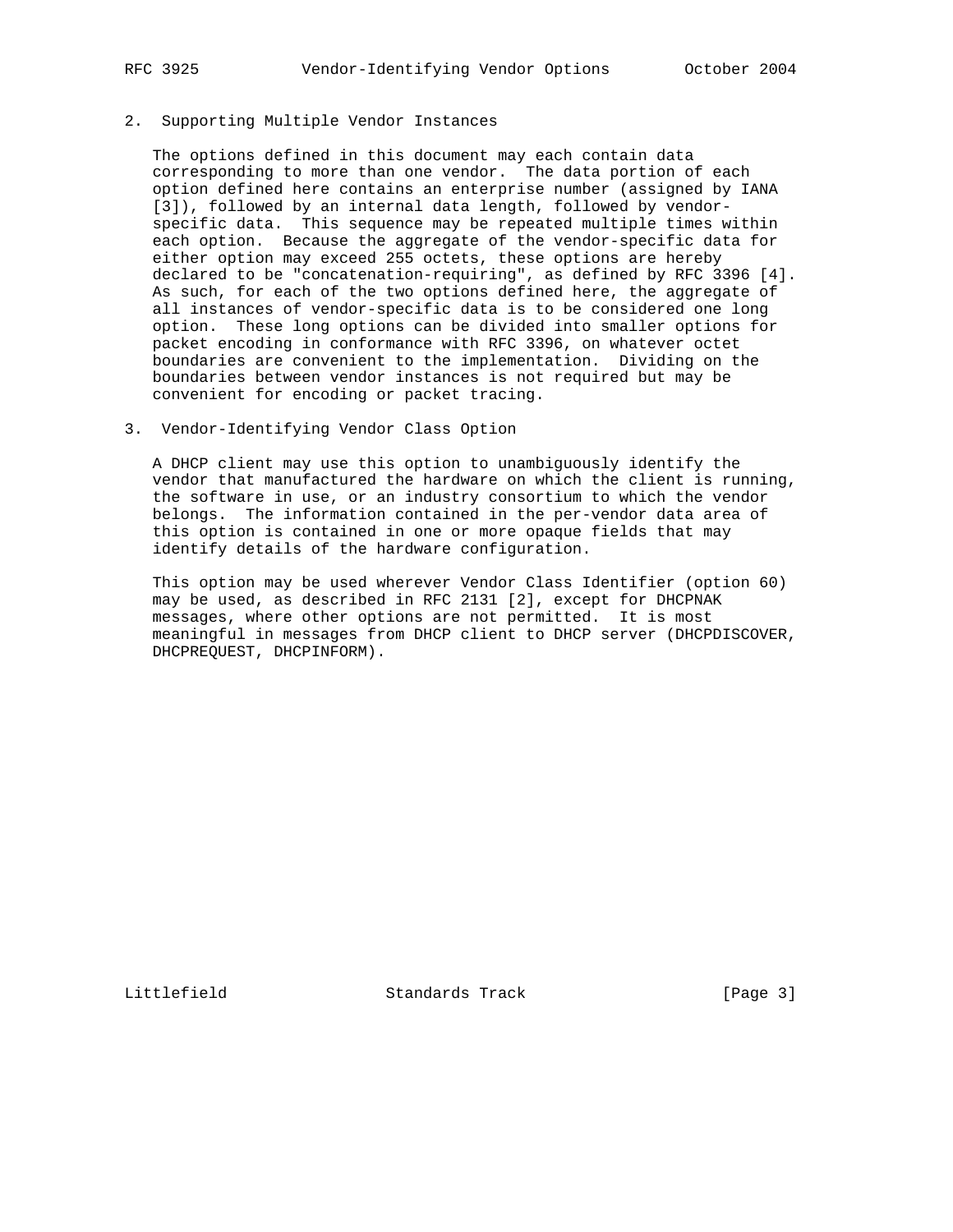The format of the V-I Vendor Class option is as follows:

 1 1 1 1 1 1 0 1 2 3 4 5 6 7 8 9 0 1 2 3 4 5 +-+-+-+-+-+-+-+-+-+-+-+-+-+-+-+-+ | option-code | option-len | +-+-+-+-+-+-+-+-+-+-+-+-+-+-+-+-+ enterprise-number1 | | +-+-+-+-+-+-+-+-+-+-+-+-+-+-+-+-+ | data-len1 | | +-+-+-+-+-+-+-+-+ | / vendor-class-data1 / +-+-+-+-+-+-+-+-+-+-+-+-+-+-+-+-+ --- enterprise-number2 | | | | +-+-+-+-+-+-+-+-+-+-+-+-+-+-+-+-+ | | data-len2 | | optional +-+-+-+-+-+-+-+-+ | | / vendor-class-data2 / | +-+-+-+-+-+-+-+-+-+-+-+-+-+-+-+-+ |  $\sim$   $\sim$   $\sim$  V +-+-+-+-+-+-+-+-+-+-+-+-+-+-+-+-+ --- option-code OPTION\_V-I\_VENDOR\_CLASS (124) option-len total length of all following option data in octets enterprise-numberN The vendor's 32-bit Enterprise Number as registered with IANA [3] data-lenN Length of vendor-class-data field vendor-class-dataN Details of the hardware configuration of the host on which the client is running, or of industry consortium compliance

 This option contains information corresponding to one or more Enterprise Numbers. Multiple instances of this option may be present and MUST be concatenated in accordance with RFC 3396 [4]. An Enterprise Number SHOULD only occur once among all instances of this option. Behavior is undefined if an Enterprise Number occurs multiple times. The information for each Enterprise Number is treated independently, regardless or whether it occurs in an option with other Enterprise Numbers or in a separate option.

Littlefield Standards Track [Page 4]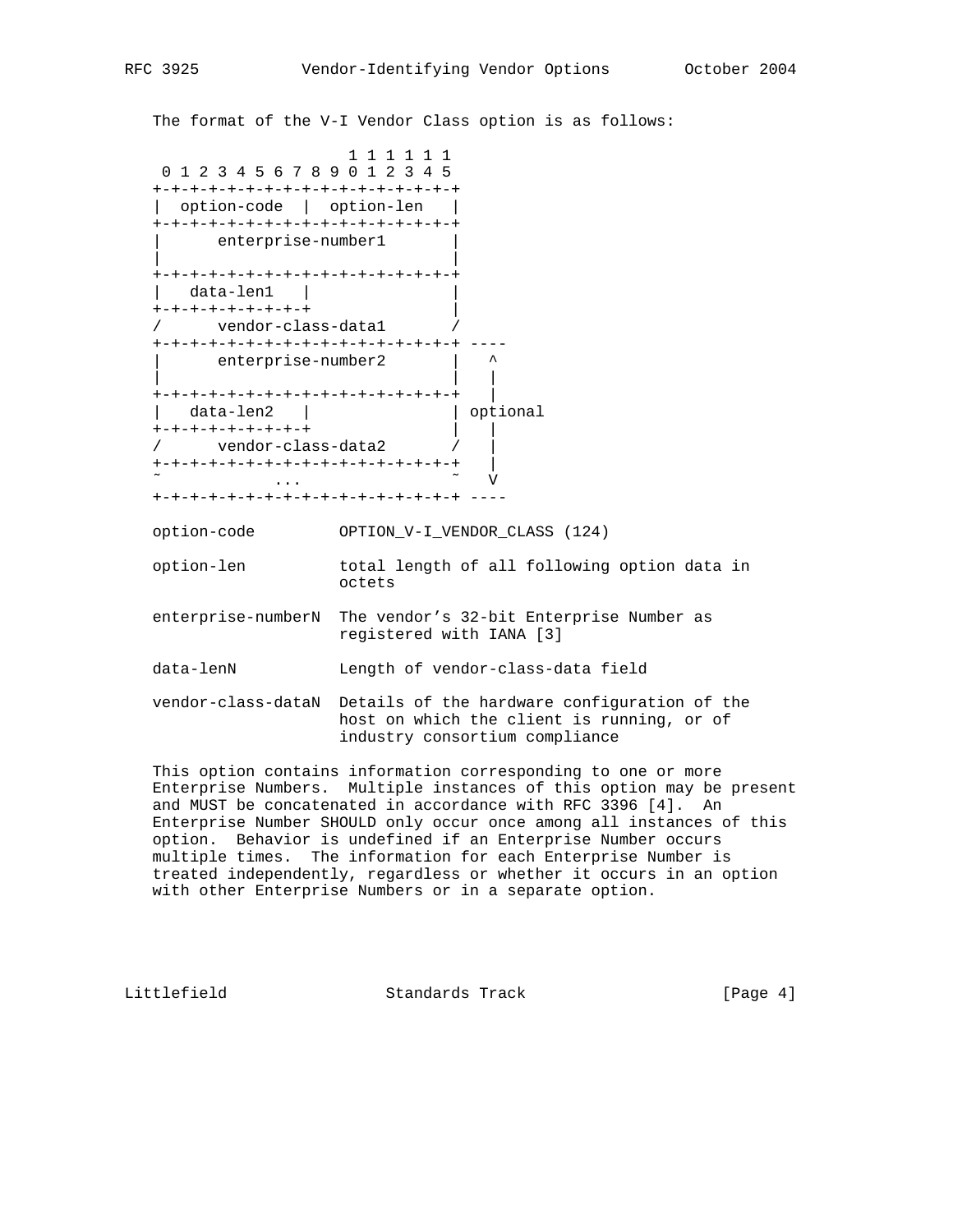The vendor-class-data comprises a series of separate items, each of which describes some characteristic of the client's hardware configuration or capabilities. Examples of vendor-class-data instances might include the version of the operating system the client is running or the amount of memory installed on the client.

Each instance of the vendor-class-data is formatted as follows:

 1 1 1 1 1 1 0 1 2 3 4 5 6 7 8 9 0 1 2 3 4 5 +-+-+-+-+-+-+-+-+-+-+-+-+-+-+-+-+ | data-len | | +-+-+-+-+-+-+-+-+ opaque-data | / / +-+-+-+-+-+-+-+-+-+-+-+-+-+-+-+-+

 The data-len is one octet long and specifies the length of the opaque vendor class data in network byte order.

4. Vendor-Identifying Vendor-Specific Information Option

 DHCP clients and servers may use this option to exchange vendor specific information. Either party may send this option, as needed. Although a typical case might be for a client to send the Vendor- Identifying Vendor Class option, to elicit a useful Vendor- Identifying Vendor-Specific Information Option, there is no requirement for such a flow.

 This option may be used in any packets where "other" options are allowed by RFC 2131 [2], specifically DHCPDISCOVER, DHCPOFFER, DHCPREQUEST, DHCPACK, and DHCPINFORM.

Littlefield Standards Track [Page 5]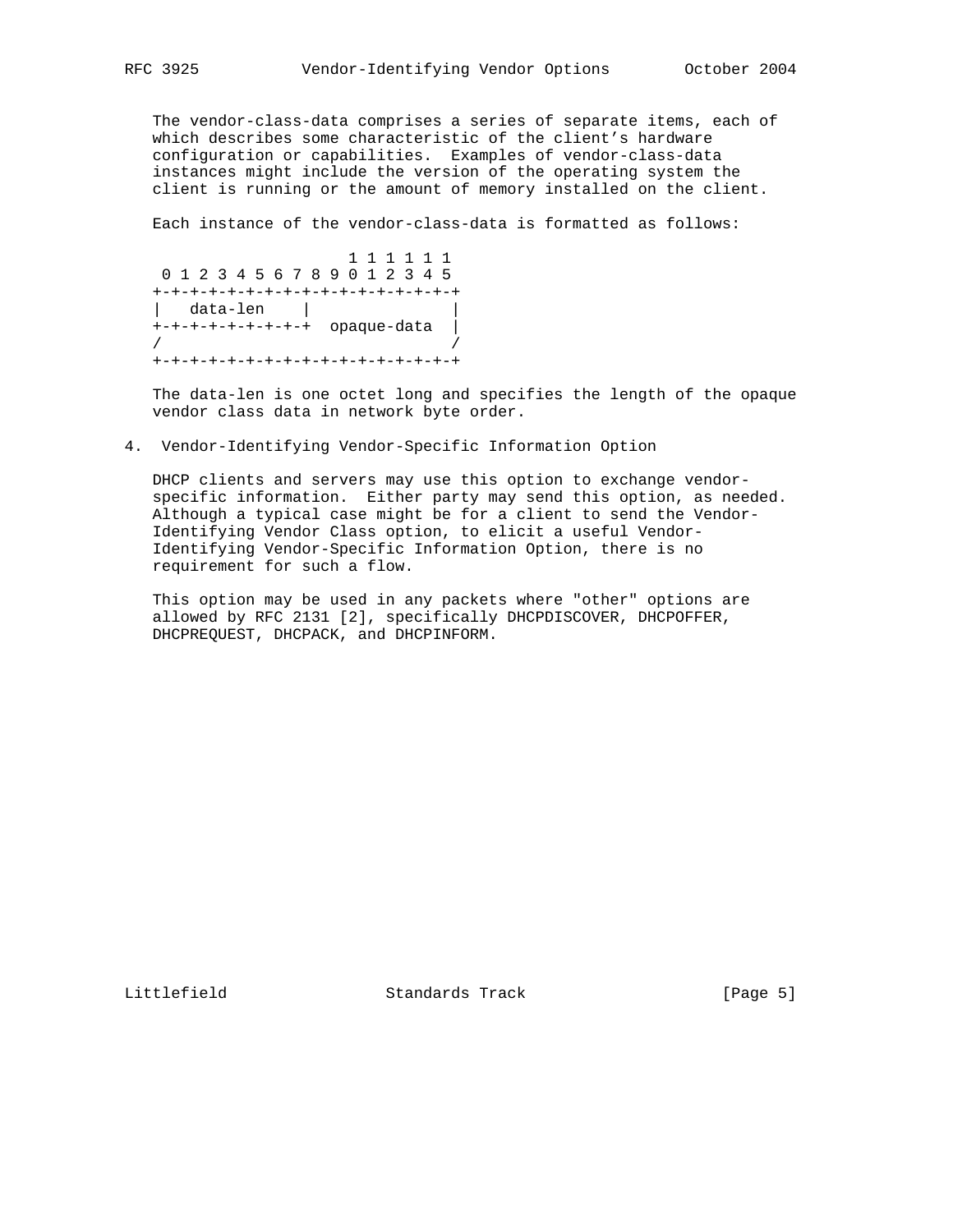The format of the V-I Vendor-specific Information option is as follows:

 1 1 1 1 1 1 0 1 2 3 4 5 6 7 8 9 0 1 2 3 4 5 +-+-+-+-+-+-+-+-+-+-+-+-+-+-+-+-+ | option-code | option-len | +-+-+-+-+-+-+-+-+-+-+-+-+-+-+-+-+ enterprise-number1 | | +-+-+-+-+-+-+-+-+-+-+-+-+-+-+-+-+ | data-len1 | | +-+-+-+-+-+-+-+-+ option-data1 | / / +-+-+-+-+-+-+-+-+-+-+-+-+-+-+-+-+ --- enterprise-number2 | | | | +-+-+-+-+-+-+-+-+-+-+-+-+-+-+-+-+ | | data-len2 | | | optional  $+$ -+-+-+-+-+-+-+-+ option-data2 | | / / | +-+-+-+-+-+-+-+-+-+-+-+-+-+-+-+-+ |  $\sim$   $\sim$   $\sim$  V +-+-+-+-+-+-+-+-+-+-+-+-+-+-+-+-+ --- option-code OPTION\_V-I\_VENDOR\_OPTS (125) option-len total length of all following option data in octets enterprise-numberN The vendor's registered 32-bit Enterprise Number as registered with IANA [3] data-lenN Length of option-data field option-dataN Vendor-specific options, described below

 The definition of the information carried in this option is vendor specific. The vendor is indicated in the enterprise-number field. This option contains information corresponding to one or more Enterprise Numbers. Multiple instances of this option may be present and MUST be concatenated in accordance with RFC 3396 [4].

 An Enterprise Number SHOULD only occur once among all instances of this option. Behavior is undefined if an Enterprise Number occurs multiple times. The information for each Enterprise Number is treated independently, regardless or whether it occurs in an option with other Enterprise Numbers, or in a separate option.

Littlefield Standards Track [Page 6]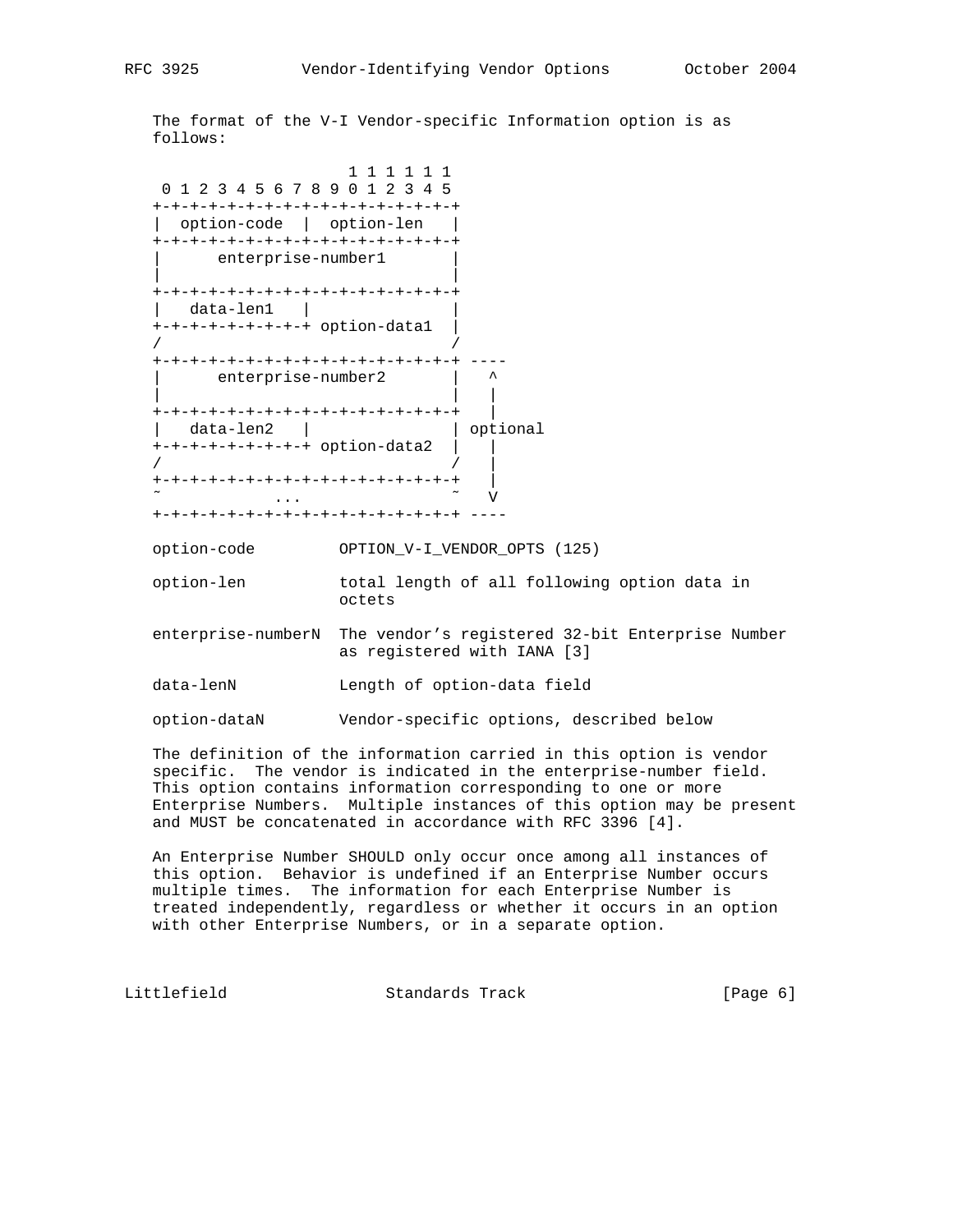Use of vendor-specific information allows enhanced operation, utilizing additional features in a vendor's DHCP implementation. Servers not equipped to interpret the vendor-specific information sent by a client MUST ignore it. Clients that do not receive desired vendor-specific information SHOULD make an attempt to operate without it.

 The encapsulated vendor-specific option-data field MUST be encoded as a sequence of code/length/value fields of identical format to the DHCP options field. The option codes are defined by the vendor identified in the enterprise-number field and are not managed by IANA. Option codes 0 and 255 have no pre-defined interpretation or format. Each of the encapsulated options is formatted as follows:

 1 1 1 1 1 1 0 1 2 3 4 5 6 7 8 9 0 1 2 3 4 5 +-+-+-+-+-+-+-+-+-+-+-+-+-+-+-+-+ | subopt-code | subopt-len | +-+-+-+-+-+-+-+-+-+-+-+-+-+-+-+-+ / sub-option-data / / / +-+-+-+-+-+-+-+-+-+-+-+-+-+-+-+-+

subopt-code The code for the encapsulated option

 subopt-len An unsigned integer giving the length of the option-data field in this encapsulated option in octets

sub-option-data Data area for the encapsulated option

5. IANA Considerations

 The values for the OPTION\_V-I\_VENDOR\_CLASS and OPTION\_V-I\_VENDOR\_OPTS option codes have been assigned from the numbering space defined for public DHCP Options in RFC 2939 [7].

6. Security Considerations

 This document in and by itself provides no security, nor does it impact existing security. DHCP provides an authentication and message integrity mechanism, as described in RFC 3118 [8], which may be used if authenticity is required for data carried by the options defined in this document.

Littlefield Standards Track [Page 7]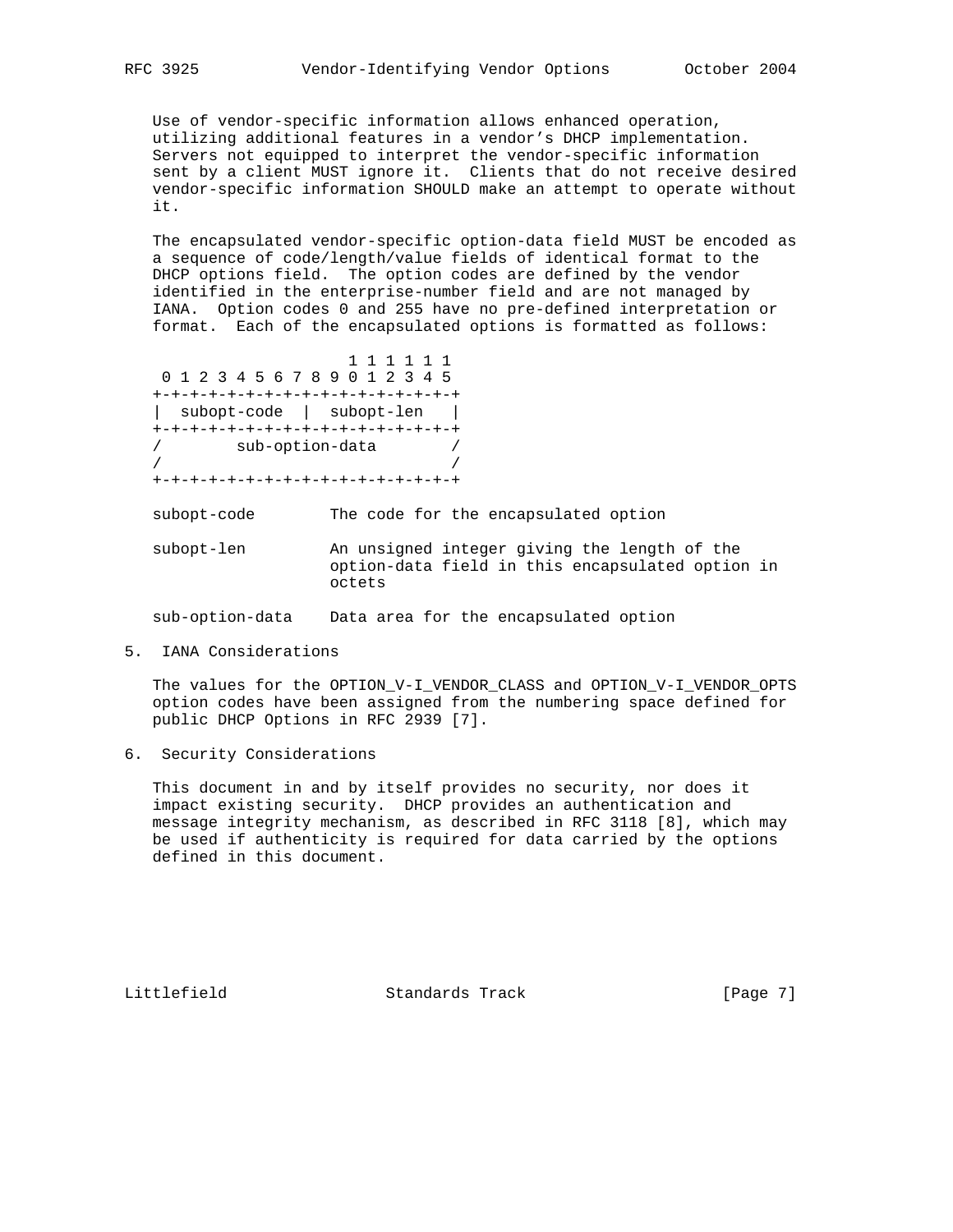### 7. References

- 7.1. Normative References
	- [1] Bradner, S., "Key words for use in RFCs to Indicate Requirement Levels", BCP 14, RFC 2119, March 1997.
	- [2] Droms, R., "Dynamic Host Configuration Protocol", RFC 2131, March 1997.
	- [3] IANA, "Private Enterprise Numbers", <http://www.iana.org/assignments/enterprise-numbers>.
	- [4] Lemon, T. and S. Cheshire, "Encoding Long Options in the Dynamic Host Configuration Protocol (DHCPv4)", RFC 3396, November 2002.
- 7.2. Informative References
	- [5] Alexander, S. and R. Droms, "DHCP Options and BOOTP Vendor Extensions", RFC 2132, March 1997.
	- [6] Droms, R., Bound, J., Volz, B., Lemon, T., Perkins, C., and M. Carney, "Dynamic Host Configuration Protocol for IPv6 (DHCPv6)", RFC 3315, July 2003.
	- [7] Droms, R., "Procedures and IANA Guidelines for Definition of New DHCP Options and Message Types", BCP 43, RFC 2939, September 2000.
	- [8] Droms, R. and W. Arbaugh, "Authentication for DHCP Messages", RFC 3118, June 2001.

## URIs

- [9] <http://www.cablelabs.com/>
- 8. Author's Address

 Josh Littlefield Cisco Systems, Inc. 1414 Massachusetts Avenue Boxborough, MA 01719 USA

 Phone: +1 978-936-1379 EMail: joshl@cisco.com

Littlefield **Standards Track** [Page 8]